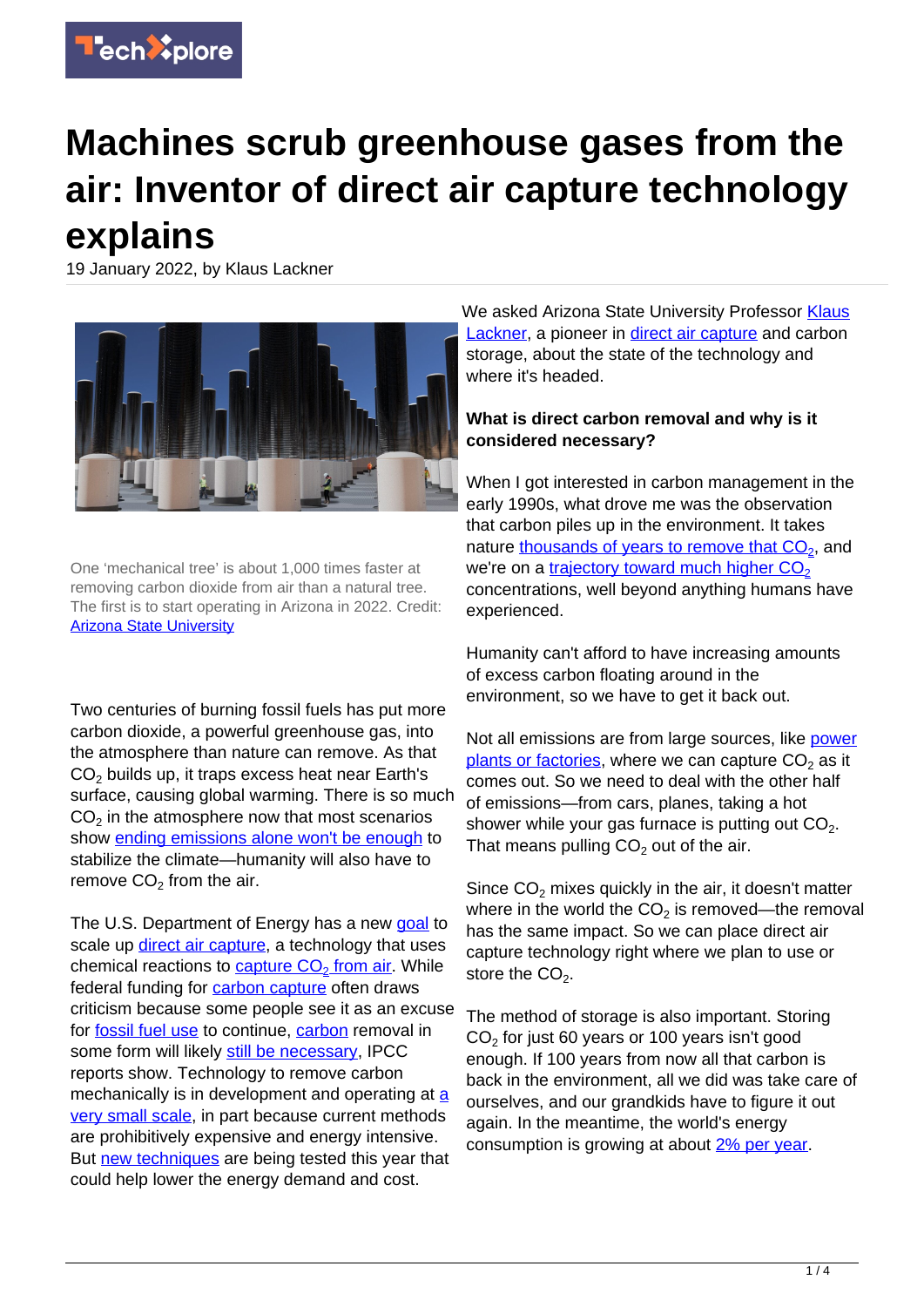

#### **One of the complaints about direct air capture, in addition to the cost, is that it's energy intensive. Can that energy use be reduced?**

Two large energy uses in direct air capture are running fans to draw in air and then heating to extract the CO<sub>2</sub>. There are ways to reduce <u>energy</u> [demand](https://techxplore.com/tags/energy+demand/) for both.

For example, we stumbled into a material that attracts  $\mathsf{CO}_2$  when it's dry and releases it when wet. We realized we could expose that material to wind and it would load up with CO<sub>2</sub>. Then we could make it wet and it would <u>[release the CO](https://pubs.rsc.org/en/content/articlelanding/2013/CP/C2CP43124F)<sub>[2](https://pubs.rsc.org/en/content/articlelanding/2013/CP/C2CP43124F)</sub></u> in a way that

heat created from renewable energy raises the  $CO<sub>2</sub>$ pressure even higher, so we have a CO $_2$  gas mixed with water vapor from which we can collect pure  $CO<sub>2</sub>$ .

We can save even more energy if the capture is passive—it isn't necessary to have fans blowing the air around; the air moves on its own.

My lab is creating a method to do this, called [mechanical trees](https://news.asu.edu/20210702-carbon-collect-mechanicaltree-selected-us-department-energy-award). They're tall vertical columns of discs coated with a chemical resin, about 5 feet in diameter, with the discs about 2 inches apart, like a stack of records. As the air blows through, the surfaces of the discs absorb  $\mathsf{CO}_2$ . After 20 minutes or so, the discs are full, and they sink into a barrel below. We send in water and steam to release the  $\mathsf{CO}_2$  into a closed environment, and now we have a low-pressure mixture of <u>[water vapor](https://techxplore.com/tags/water+vapor/)</u> and CO<sub>2</sub>. We can recover most of the heat that went into heating up the box, so the amount of energy needed for heating is quite small.

By using moisture, we can avoid about half the energy consumption and use renewable energy for the rest. This does require water and dry air, so it won't be ideal everywhere, but there are also other methods.

# **Can CO<sup>2</sup> be safely stored long term, and is there enough of that type of storage?**



requires far less energy than other systems. Adding Climeworks, a Swiss company, has 15 plants removing carbon dioxide from the air. Credit: Climeworks

> I started working on the concept of mineral sequestration in the 1990s, leading a group at Los Alamos. The world can actually put  $CO<sub>2</sub>$  away permanently by taking advantage of the fact that it's an acid and certain rocks are base. When  $CO<sub>2</sub>$ reacts w[it](https://www.nap.edu/read/25259/chapter/8#248)h minerals that are rich in calcium, it [forms solid carbonates](https://www.nap.edu/read/25259/chapter/8#248). By mineralizing the  $CO<sub>2</sub>$  $CO<sub>2</sub>$  $CO<sub>2</sub>$ like this, we [can store](https://doi.org/10.3133/sir20185079) a nearly unlimited amount of carbon permanently.

For example, there's lots of basalt—volcanic rock—in  $I$ celand that reacts with  $CO<sub>2</sub>$  $CO<sub>2</sub>$  $CO<sub>2</sub>$  and turns it into solid carbonates within a few months. Iceland could sell certificates of carbon sequestration to the rest of the world because it puts CO<sub>2</sub> away for the rest of the world.

There are also huge underground reservoirs from oil production in the Permian Basin in Texas. There are large saline aquifers. In the North Sea, a kilometer below the ocean floor, the energy company Equinor has been capturing  $CO<sub>2</sub>$  from a gas processing plant and storing [a million tons of](https://www.equinor.com/en/what-we-do/carbon-capture-and-storage.html) <u>[CO](https://www.equinor.com/en/what-we-do/carbon-capture-and-storage.html)<sub>[2](https://www.equinor.com/en/what-we-do/carbon-capture-and-storage.html)</sub> a year</u> since 1996, avoiding Norway's <u>tax on</u> [CO](https://sequestration.mit.edu/tools/projects/sleipner.html)<sub>[2](https://sequestration.mit.edu/tools/projects/sleipner.html)</sub> [releases.](https://sequestration.mit.edu/tools/projects/sleipner.html) The amount of underground storage where we can do mineral sequestration is far larger than we will ever need for  $\mathsf{CO}_{2}$ . The question is how much can be converted into proven reserve.

We can also use direct air capture [to close the](https://www.vox.com/energy-and-environment/2020/1/8/20841897/climate-change-carbon-capture-circular-economy-recycle) [carbon loop—](https://www.vox.com/energy-and-environment/2020/1/8/20841897/climate-change-carbon-capture-circular-economy-recycle)meaning CO<sub>2</sub> is reused, captured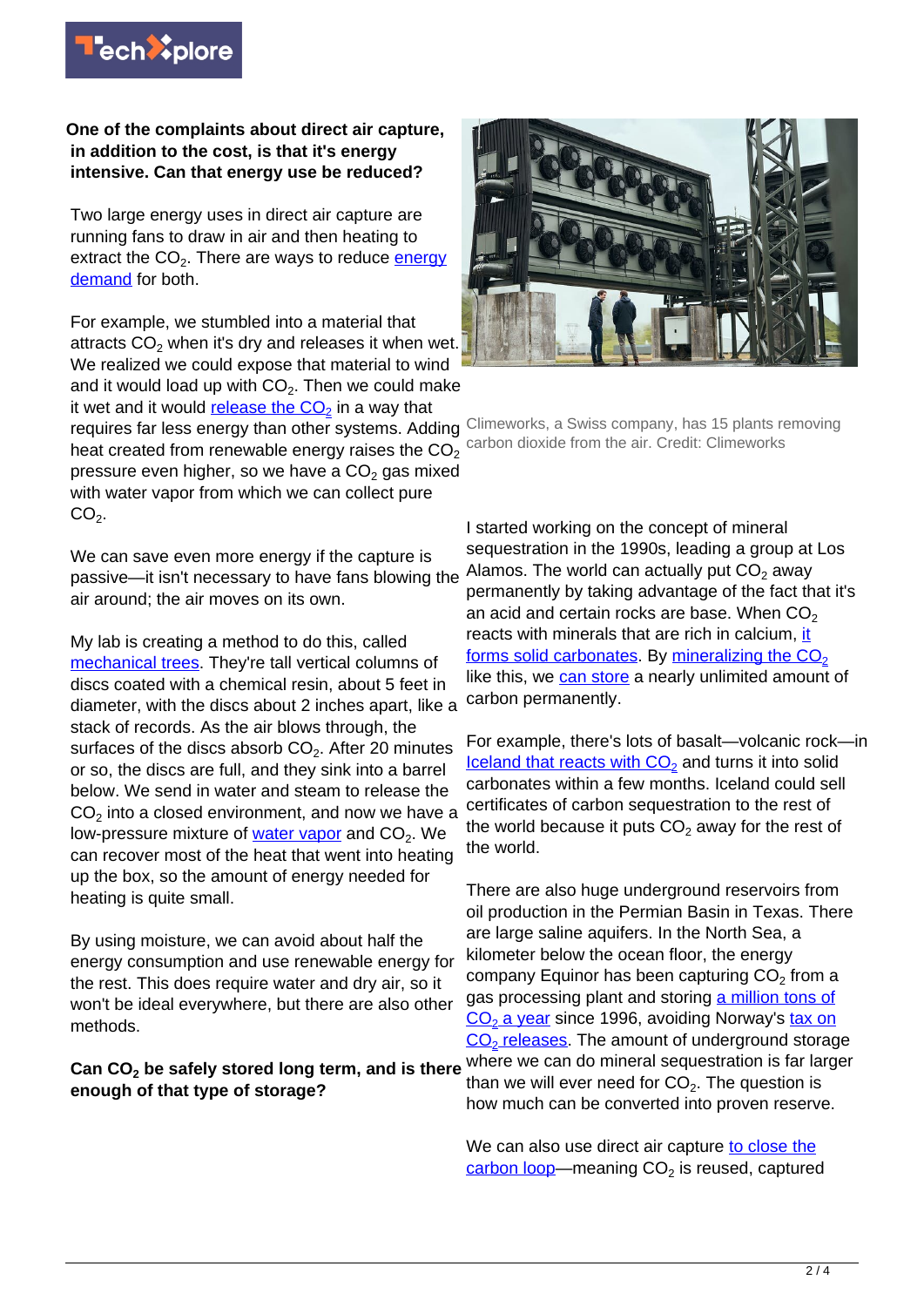

and reused again to avoid producing more. Right now, people use carbon from [fossil fuels](https://techxplore.com/tags/fossil+fuels/) to extract energy. You can convert CO $_2$  to synthetic fuels—gasoline, diesel or kerosene—that have no carbon in them by mixing the CO<sub>2</sub> with [green](https://www.greentechmedia.com/articles/read/green-hydrogen-explained) [hydrogen](https://www.greentechmedia.com/articles/read/green-hydrogen-explained) created with renewable energy. That fuel can easily ship through existing pipelines and be stored for years, so you can produce heat and electricity in Boston on a winter night using [energy](https://techxplore.com/tags/energy/) that was collected as sunshine in West Texas last summer. A tankful of "synfuel" doesn't cost much, and it's more cost-effective than a battery.

## **The Department of Energy set a new goal to slash the costs of carbon dioxide removal to US\$100 per ton and quickly scale it up within a decade. What has to happen to make that a reality?**

DOE is scaring me because they make it sound like the technology is already ready. After neglecting the technology for 30 years, we can't just say there are companies who know how to do it and all we have to do is push it along. We have to assume this is a nascent technology.

Climeworks is the largest company doing direct capture commercially, and it sells CO<sub>2</sub> at <u>around</u> [\\$500 to \\$1,000 per ton](https://www.bloomberg.com/news/features/2021-09-08/inside-the-world-s-largest-direct-carbon-capture-plant). That's too expensive. On the other hand, at \$50 per ton, the world could do it. I think we can get there.

The U.S. consumes about 7 million tons of CO $_{\rm 2}$  a year in **merchant CO<sub>[2](https://www.iea.org/reports/putting-co2-to-use)</sub>—think fizzy drinks**, fire extinguishers, grain silos use it to control grain powder, which is an explosion hazard. The average price is \$60–\$150. So below \$100 you have a market.

What you really need is a regulatory framework that says we demand CO $_2$  is put away, and then the market will move from capturing kilotons of  $CO<sub>2</sub>$ today to capturing gigatons of CO<sub>2</sub>.



Klaus Lackner tests direct air capture technologies in his lab. Credit: Arizona State University

# **Where do you see this technology going in 10 years?**

I see a world that abandons fossil fuels, probably gradually, but has a mandate to capture and store all the  $CO<sub>2</sub>$  long term.

Our recommendation is when carbon comes out of the ground, it should be matched with an equal removal. If you produce 1 ton of carbon associated with coal, oil or gas, you need to put 1 ton away. It doesn't have to be the same ton, but there has to be a [certificate of sequestration](https://www.researchgate.net/publication/355713440_Project_overview_-2021_Strengthening_the_certification_process_of_carbon_sequestration_a_collaborative_effort_to_identify_gaps_and_offer_solutions) that assures it has been put away, and it has to last more than 100 years. If all carbon is certified from the moment it comes out of the ground, it's harder to cheat the system.

A big unknown is how hard industry and society will push to become carbon neutral. It's encouraging to see companies like **Microsoft** and **Stripe buying**  $c$ arbon credits and certificates to remove  $CO<sub>2</sub>$  and willing to pay fairly high prices.

New technology can take a decade or two to penetrate, but if the economic pull is there, things can go fast. The first commercial jet was available in 1951. By 1965 they were ubiquitous.

This article is republished from [The Conversation](https://theconversation.com) under a Creative Commons license. Read the